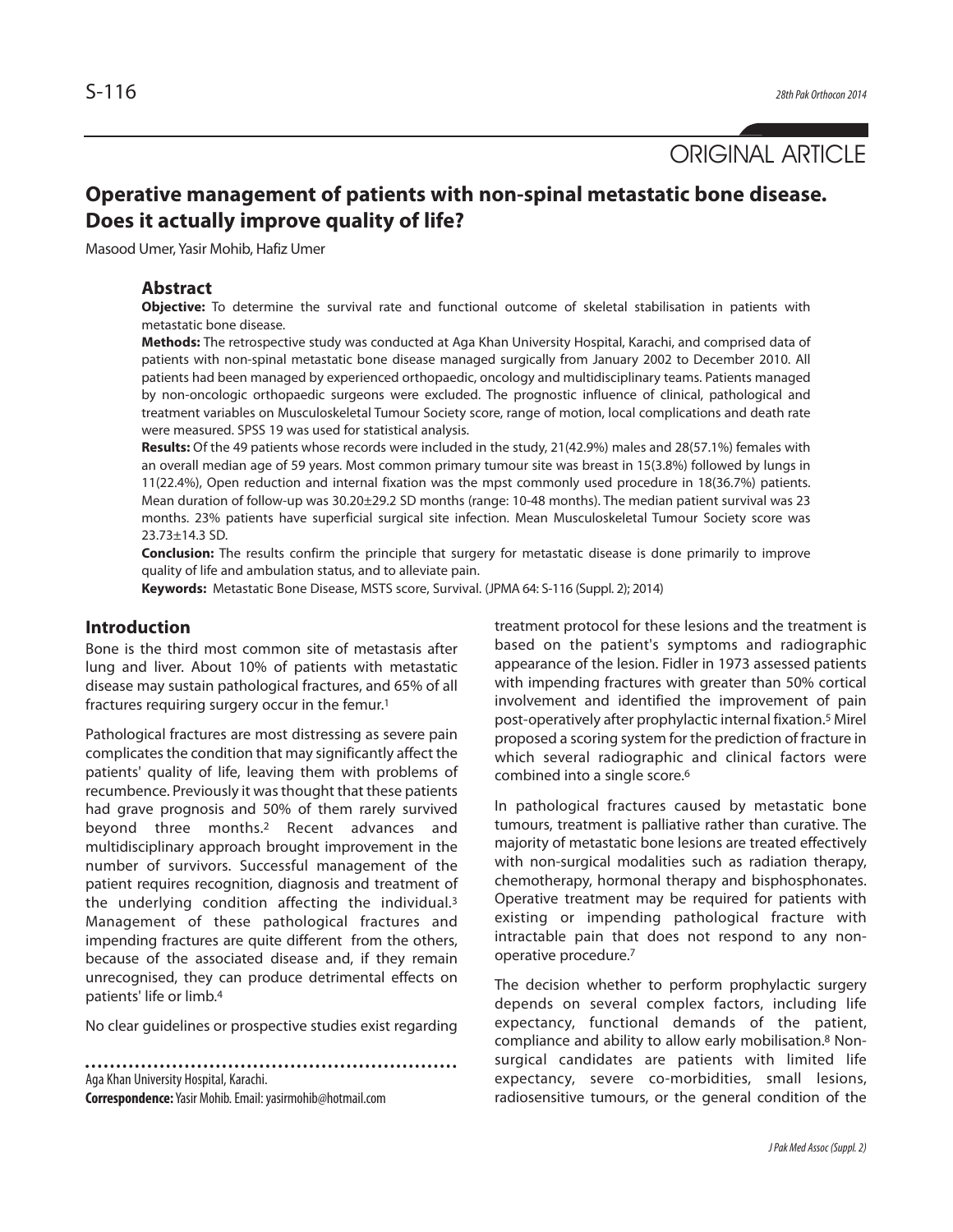patient being inadequate to tolerate anaesthesia and the surgical procedure.

Advances in systematic treatment, multidisciplinary approach, pain control and local modalities have changed the philosophy towards aggressive care to provide improvement in quality of remaining life.

The current study was planned to determine the rate of survival and functional outcome of skeletal stabilisation in patients with metastatic bone disease.

#### **Material and Methods**

The retrospective study was conducted at Aga Khan University Hospital (AKUH), Karachi, and comprised data of patients with non-spinal metastatic bone disease managed surgically from January 2002 to December 2010. All patients had been managed by experienced orthopaedic, oncology and multidisciplinary teams. Patients managed by non-oncologic orthopaedic surgeons were excluded. The prognostic influence of clinical, pathological and treatment variables on Musculoskeletal Tumour Society (MSTS) score, range of motion, local complications and death rate were measured at 3-month follow-up. MSTS score is a validated tool to assess the functional outcome which includes 6 categories, each given a numerical variable from 0-5. Pain, function and emotional acceptance are used in the evaluation of the upper and lower extremities. Use of walking aids, gait and walking are evaluated for the lower extremity, and hand positioning, dexterity and lifting ability are evaluated for the upper extremity. The score usually is expressed as its numerical value and can be expressed as a percentage.<sup>9</sup>

Survival overtime was calculated using Kaplan-Meier analysis. Starting from the date of the original surgery, the patients were monitored either till patient's death or till the date of last follow-up. SPSS 19 was used for statistical analysis.

#### **Results**

Of the 107 available patient files, 23(21.5%) had to be excluded for missing data and 32(29.9%) were lost to follow-up. The final study sample, as such, stood at 49(45.8%) Of them, 21(42.9%) were males and 28(57.1%) were females with an overall median age of 59 years (range: 45-84 years). The peri-trochanteric region showed the highest involvement in 16(32.7%) patients, lower extremity in 10(20.4%) upper extremities in 10(20.4%), pelvis in 8(16.3%) and 5(10.2%) had involvement of other regions.

The most common primary malignancy was breast,



**Figure-1:** Survival curve.



**Figure-2:** Survival based on patient age.

affecting 15(31%) patients, followed by lungs in 11(23%), unknown site 9(19%) prostrate 3(5%), renal cells 2(4%), gastrointestinal (GI) tract 1(2%) and others affecting 8(16%).

Overall, 29(59%) lesions were found to be lytic on X-ray, 18(37%) mixed and 2(4%) blastic. Open reduction and internal fixation (ORIF) was the most commonly performed procedure in 18(37%) patients followed by arthroplasty in 17(35%), intramedullary (IM) nailing in 10(20%) and Dynamic Hip Screw (DHS) in 4(8%) individuals.

Mean MSTS score was 23.73±14.3 SD or 79.1% with the worst score being 16. None of the patients had fixation